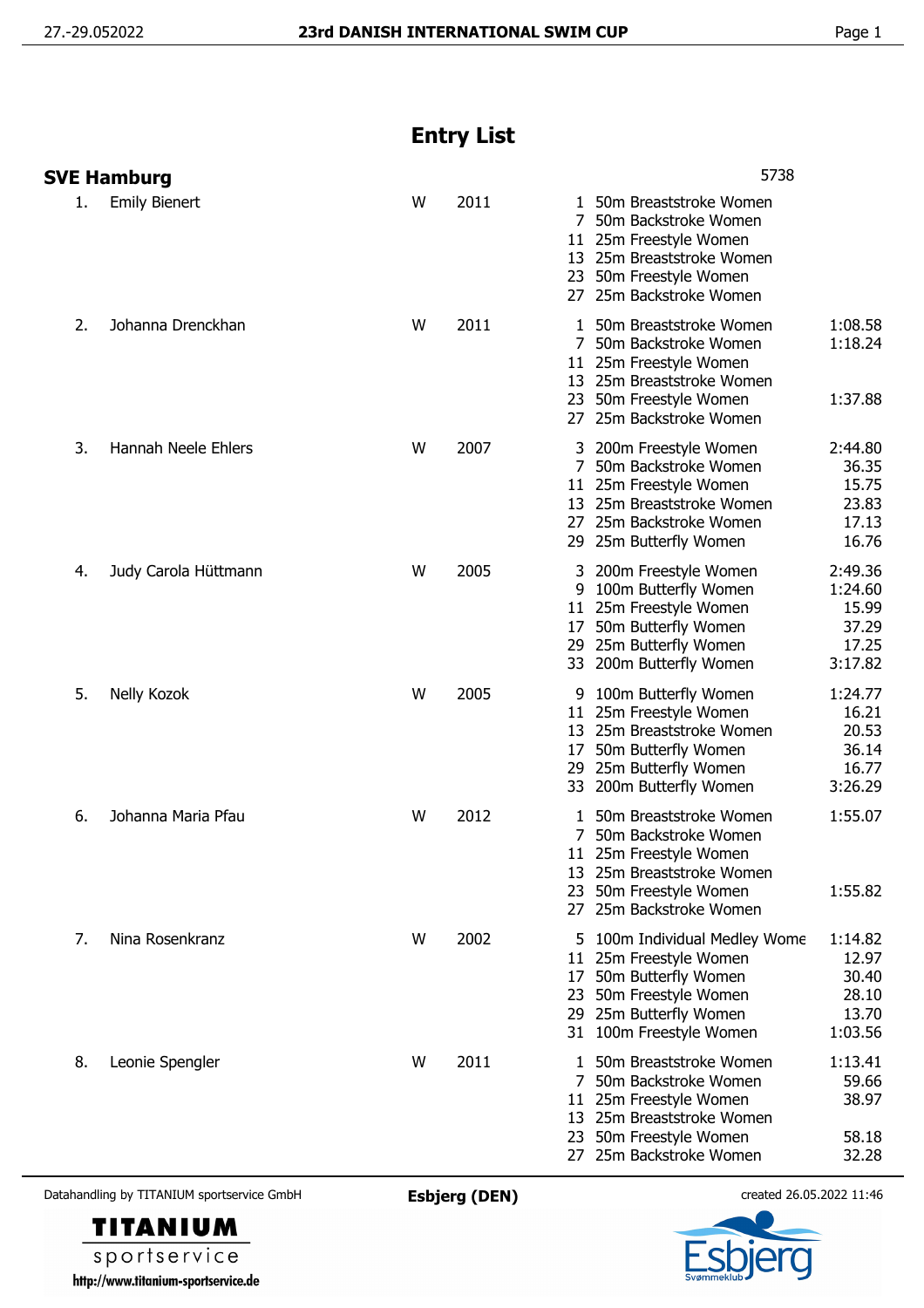|     | SVE Hamburg        |   | 5738 |                                |                                                                                                                                                             |                                                              |
|-----|--------------------|---|------|--------------------------------|-------------------------------------------------------------------------------------------------------------------------------------------------------------|--------------------------------------------------------------|
| 9.  | Alissa Stührk      | W | 2005 | 3<br>9<br>15<br>17<br>29<br>33 | 200m Freestyle Women<br>100m Butterfly Women<br>400m Freestyle Women<br>50m Butterfly Women<br>25m Butterfly Women<br>200m Butterfly Women                  | 2:30.37<br>1:16.42<br>5:15.64<br>34.35<br>2:50.18            |
| 10. | Jette Sutter       | W | 2007 | 3<br>9<br>17                   | 200m Freestyle Women<br>100m Butterfly Women<br>11 25m Freestyle Women<br>50m Butterfly Women<br>29 25m Butterfly Women<br>31 100m Freestyle Women          | 2:15.73<br>1:09.54<br>16.03<br>31.34<br>19.07<br>1:00.86     |
| 11. | Olesia Tomina      | W | 2012 |                                |                                                                                                                                                             |                                                              |
| 12. | Ruben Bathel       | М | 2010 | 2<br>8                         | 50m Breaststroke Men<br>50m Backstroke Men<br>12 25m Freestyle Men<br>14 25m Breaststroke Men<br>24 50m Freestyle Men<br>28 25m Backstroke Men              | 1:08.81<br>59.75<br>37.62<br>59.57<br>33.25                  |
| 13. | Bela Bayer         | М | 2009 | 18<br>24.<br>30<br>36          | 2 50m Breaststroke Men<br>6 100m Individual Medley Men<br>50m Butterfly Men<br>50m Freestyle Men<br>25m Butterfly Men<br>100m Breaststroke Men              | 42.78<br>1:34.84<br>37.18<br>38.58<br>23.72<br>1:33.79       |
| 14. | Philipp Engelmann  | М | 2013 | 30                             | 12 25m Freestyle Men<br>14 25m Breaststroke Men<br>24 50m Freestyle Men<br>28 25m Backstroke Men<br>25m Butterfly Men<br>32 100m Freestyle Men              |                                                              |
| 15. | Samuel Fons        | М | 2005 |                                | 2 50m Breaststroke Men<br>12 25m Freestyle Men<br>14 25m Breaststroke Men<br>18 50m Butterfly Men<br>30 25m Butterfly Men<br>36 100m Breaststroke Men       |                                                              |
| 16. | Lasse Rieger       | М | 2008 | 18<br>20                       | 50m Butterfly Men<br>100m Backstroke Men<br>22 200m Breaststroke Men<br>26 200m Individual Medley Men<br>36 100m Breaststroke Men<br>38 200m Backstroke Men | 58.53<br>1:39.93<br>3:43.23<br>3:17.24<br>1:47.49<br>3:17.45 |
| 17. | Luca Leander Rogge | М | 2002 | 2<br>18<br>24<br>30<br>36      | 50m Breaststroke Men<br>14 25m Breaststroke Men<br>50m Butterfly Men<br>50m Freestyle Men<br>25m Butterfly Men<br>100m Breaststroke Men                     | 32.60<br>15.01<br>28.65<br>26.58<br>1:15.29                  |
| 18. | Max Sutter         | M | 2004 |                                | 6 100m Individual Medley Men<br>12 25m Freestyle Men                                                                                                        | 1:11.60<br>13.79                                             |

Datahandling by TITANIUM sportservice GmbH **Esbjerg (DEN)** created 26.05.2022 11:46